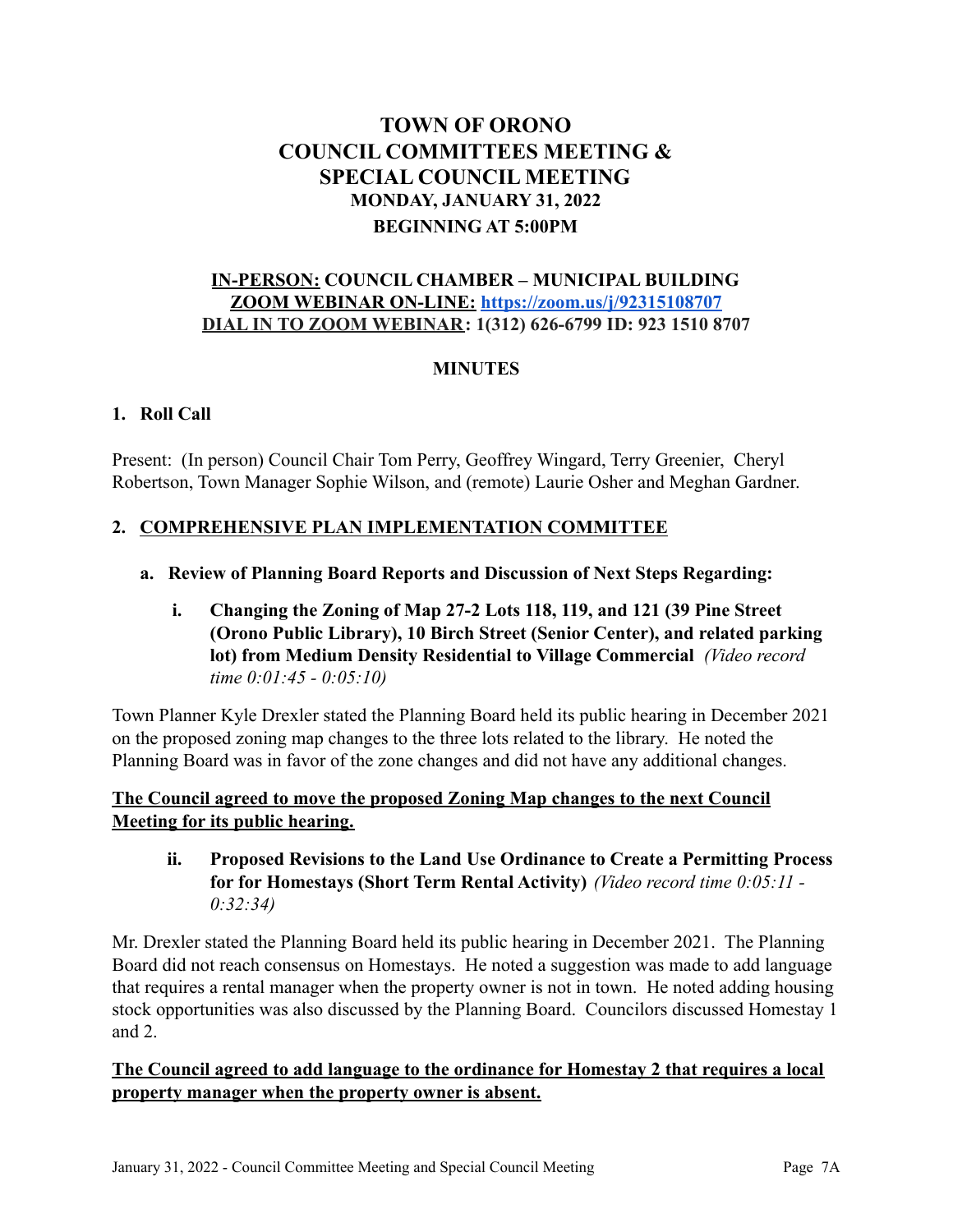## **b. General Planning Project Update** *(Video record time 0:32:35 - 0:39:09)*

Mr. Drexler provided a brief update on the land in the Sailor Development. He noted the Town Engineer is working on a feasibility study. He also noted a formal zone change request will be coming forward from Orono Brewing Company for a future expansion change to C-1 with restrictions. He also indicated the University of Maine received a grant and is looking to do a project around their athletic fields (soccer/field hockey fields).

# **3. COMMUNITY DEVELOPMENT COMMITTEE MEETING**

## **a. Staff Presentation Regarding the Town's Diversity, Equity, and Inclusion Efforts** *(Video record time 0:39:10 - 1:44:35)*

Fire Chief Geoffrey Low walked the Committee through the staff's report on the Town's DEI efforts. Staff talked about the current strengths and weaknesses, opportunities and threats, current initiatives or activities related to DEI. Ms. Wilson spoke of best practices, enhancing hiring practices, website improvements, additional staff training, support the Town Council in policy making, and Council to discuss dedicating additional resources. Council discussed these points related to DEI.

## **4. Town Manager's Report -** None

## **5. Adjourned at 6:44p.m.**

# **SPECIAL COUNCIL MEETING MINUTES**

## **1. Roll Call**

Present: (In person) Council Chair Tom Perry, Geoffrey Wingard, Terry Greenier, Cheryl Robertson, Town Manager Sophie Wilson, and (remote) Laurie Osher and Meghan Gardner.

## **2. New Business**

## **Order 22-18 Order, adopting a Community Resilience Partnership Resolution.** *(Video record time 1:45:05 - 1:48:07)*

Moved by Cheryl Robertson and seconded by Terry Greenier. All voted in favor, 6-0.

Ms. Wilson stated, while the Town of Orono has previously resolved its commitment to supporting climate action planning in our community and region, the State's Community Resilience Program requires a specific resolution that speaks to its program goals, the Town's self-evaluation process, and priorities for future efforts and grant funding. Staff completed an initial self-evaluation, using the Community Resilience tools, and met with the Environment Committee in a public meeting to review/discuss the identified priorities.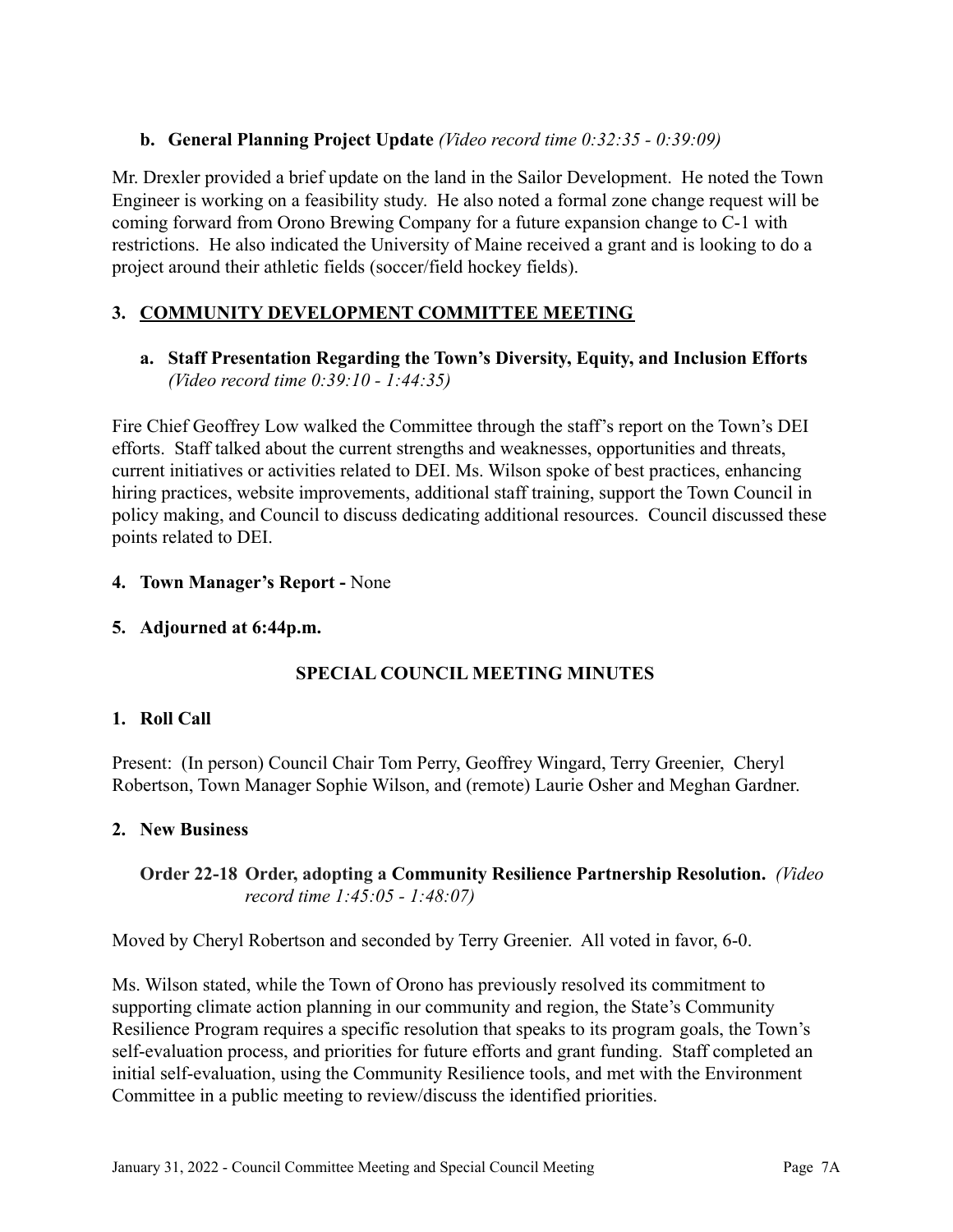**Order 22-19 Order, authorizing the Town Manager to apply for Bureau of Highway Safety Grant Funds in the amount of \$4,200 with No Local Match required; accepting any funds awarded; and, further authorizing the Town Manager to expend said funds for Drug Recognition Expert Training along with related Travel and Incurred Overtime Expenses.** *(Video record time 1:48:08 - 1:53:16)*

Moved by Terry Greenier and seconded by Cheryl Robertson. All voted in favor, 6-0.

Ms. Wilson stated, recent turnover in the Police Department resulted in having only one drug recognition expert (DRE) on staff. Ideally, the Department would have three; however, the training is offered out of state and it is also quite expensive (relative to the Town's training budget). The Maine Bureau of Highway Safety is offering an opportunity to fund this training and subsequent call out overtime expenses. Chief Merrill stated the grant would fund the cost of sending a patrol officer to Florida for the training and also 40 hours of overtime for required "clinical" training and response time. This grant requires no formal match; however, the Town is offering the officer's regular wage as match.

## **Order 22-20 Order, authorizing the Town Manager to apply for a Federal Emergency Management Agency (FEMA) Staffing for Adequate Fire and Emergency Response (SAFER) Grant.** *(Video record time 1:53:17 - 2:05:03)*

Moved by Cheryl Robertson and seconded by Terry Greenier. All voted in favor, 6-0.

Ms. Wilson noted she has discussed the Orono Fire Department's limited staffing which has resulted in significant overtime hours (and related expenses). Management has reviewed the departmental overtime use and recommends applying for a SAFER grant to hire three additional response personnel (bringing the total staffing to 24 on-shift firefighters). Evaluating the overtime use, staff determined that one could reasonably predict having to fill 235 twenty-four hour shifts per year. Based upon this data, staff suggests that adding three additional staff members to the current complement of 5 per shift and one floater would offer the best opportunity to reduce overtime hours. From an operational standpoint, this would allow each crew to be staffed to six responders and drop to five without back filling the lost time.

This year's SAFER grant program provides for up to three years of funding at 100% of present day personnel expenses for additional personnel. This would allow for three years of experience to demonstrate the effectiveness of this method at very little additional cost (none, if the overtime cost can be reduced) to the local taxpayers. If the reduction of overtime materializes as expected, staff would expect a present day addition to the departmental budget of approximately \$61,263 after the grant period expires. If the saving does not materialize as expected, staffing attrition would allow for the new hires to be absorbed.